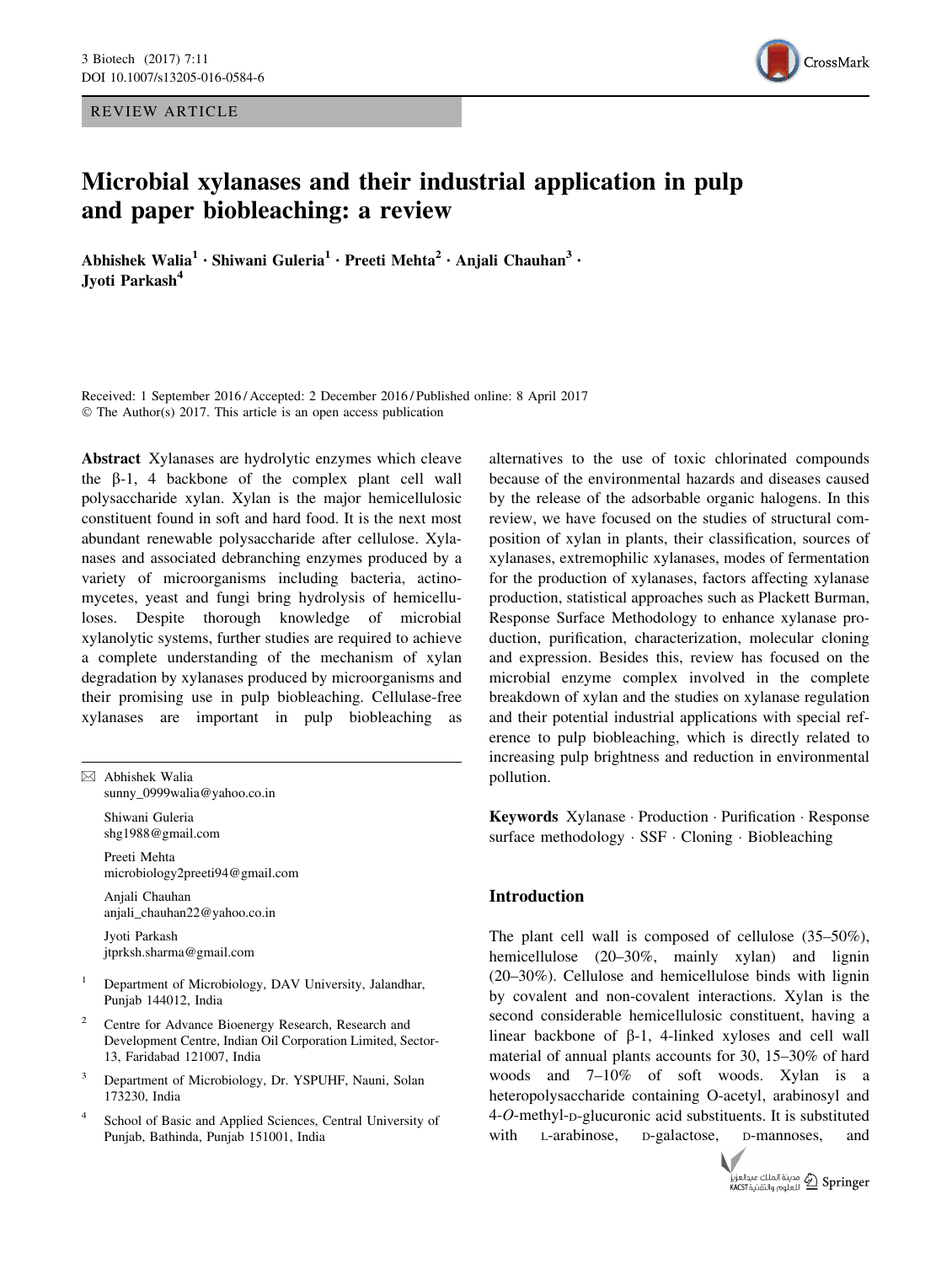glucouronic acid through glysosidic bonds with acetic acid and ferulic acid by ester bonds (Collins et al. [2005](#page-9-0); Ahmed et al. [2011](#page-9-0)). The depolymerisation action of endo-1,4-xylanases (1,4- $\beta$ -xylan xylanohydrolase; EC 3.2.1.8) and  $\beta$ -Dxylosidase (1,4-b-xylan xylohydrolase; EC 3.2.1.37) results in the change of the polymeric substance into xylooligosaccharides and xylose (Gomez et al. [2008](#page-10-0); Juturu and Wu [2014\)](#page-10-0). Xylan proficiently forms a twofold extended ribbon like structure by means of intrachain hydrogen bonding which is stated to be springier than the twofold helix of  $\beta$ -(1–4) cellulose.

A large variety of xylanases produced by microorganisms become a major group of industrial enzymes that are capable to degrade xylan to renewable fuels and chemicals (Hatanaka [2012\)](#page-10-0), in addition to their use in food, paper and pulp industries (Golugiri et al. [2012](#page-10-0); Singh et al. [2013](#page-11-0)). Several microorganisms including bacteria, fungi and actinomycetes have been reported to be readily hydrolyzing xylans by producing  $1,4-\beta$ -D endoxylanases (E.C. 3.2.18) and  $\beta$ -xylosidases (EC.3.2.1.37). In recent years, there has been growing awareness in applying green biotechnology to bleaching processes to decrease pollution as well as improve the quality of pulp produced. Biobleaching and biopulping processes have been explored frequently over the past 15 years (Zhao et al. [2004;](#page-11-0) Singh et al. [2013](#page-11-0)). It has been shown from the already published studies that enzyme (mainly cellulase-free xylanase) prebleaching is environment friendly and economically cheap technology; it can decrease the amount of bleaching chemicals required to achieve agreed brightness in succeeding chemical bleaching phase. It has been shown that enzyme pre-treatment improves the dissemination of sodium hydroxide in both hardwoods and softwoods, and enhances conventional pulping of wood chips and pulp uniformity (Woldesenbet et al. [2012\)](#page-11-0). In conventional papermaking process, manufactures use huge amount of chemicals, which have caused hazardous effluent disposal problems (Ayyachamy and Vatsala [2007](#page-9-0); Verma and Satyanarayana [2013\)](#page-11-0).

The application of xylanase in various industrial processes has had a limitation for its commercial use due to various factors. These comprise unreachability of substrate to xylanase enzymes because of physical limitations, the limited hydrolysis of xylans due to their diverged branched nature, narrow pH range, thermal instability, end product inhibition and cost of enzyme production. The last two difficulties can be overcome to some extent by the use of cheap substrates and by using the method of solid-state fermentation (SSF) (Walia et al. [2013a,](#page-11-0) [b\)](#page-11-0).

Commercial applications require cheaper enzymes, the higher levels of enzyme expression and the efficient secretion of xylanases to make the process economically viable; therefore, genetic engineering plays an important



role in the large-scale expression of xylanases. To confirm the commercial consumption of hemicellulosic residues in the pulp and paper industries, the enhanced production of xylanase at low capital cost is required. In this view, isolation and cloning of the xylanase gene give an essential step in the engineering of the most efficient microorgan-isms (Hernández et al. [2008;](#page-10-0) Deesukon et al. [2011\)](#page-9-0). Thus, biotechnologies developed to convert biomass into saleable products that progressively substitute raw materials resulting from non-renewable resources are becoming commercially worthy.

#### Xylanolytic enzymes

The complex structure of xylan has been defined as a linear polymer of repeating xylopyranosyl groups substituted at various carbon positions with different sugars and/or acidic compounds. Hence, complete and efficient enzymatic hydrolysis of the complex polymer requires an array of enzymes with diverse specificity and modes of action. Endo-1,4- $\beta$  D-xylanase (E.C. 3.2.1.8) randomly cleaves the xylan backbone;  $\beta$ -D-xylosidases (E.C. 3.2.1.37) cleaves xylose monomers, whereas the removal of the side groups is catalysed by  $\alpha$ -L-arabinofuranosidases (E.C. 3.2.1.55),  $\alpha$ -<sup>D</sup> glucuronidases (E.C. 3.2.1.139) and acetylxylan esterases (E.C. 3.1.1.72) which remove acetyl and phenolic side branches and act synergistically on the complex polymer (Beg et al. [2001](#page-9-0); Collins et al. [2005](#page-9-0)). All these enzymes perform supportively to change xylan into its constituent sugars. The existence of such a multifunctional xylanolytic enzyme system is relatively common in fungi (Driss et al. [2012a\)](#page-10-0), actinomycetes (Walia et al. [2013a\)](#page-11-0) and bacteria (Azeri et al. [2010](#page-9-0)). Table [1](#page-2-0) summarizes the biochemical properties of acidic, alkaline and thermostable xylanases reported in literature.

#### Classification of xylanolytic enzyme

Xylanolytic enzymes are glycoside hydrolase (GH) classified on the basis of homologies in structural elements and hydrophobic clusters into several families i.e. 5, 7, 8, 9, 10, 11, 12, 16, 26, 30, 43, 44, 51 and 62, that are able to hydrolyse  $\beta$ -1,4 glycosidic linkage of xylosides from which sugar hemiacetal and non-sugar aglycone are derived. The sequences classified in families 16, 51 and 62 appears to be bifunctional enzymes contain two catalytic domains, unlike families 5, 7, 8, 10, 11 and 43, which have a truly different catalytic domain with endo-1,4-b-xylanase activity (Collins et al. [2005\)](#page-9-0). Xylanases have been classified in at least three ways: based on the molecular weight and isoelectric point (pI), the crystal structure and kinetic properties, or the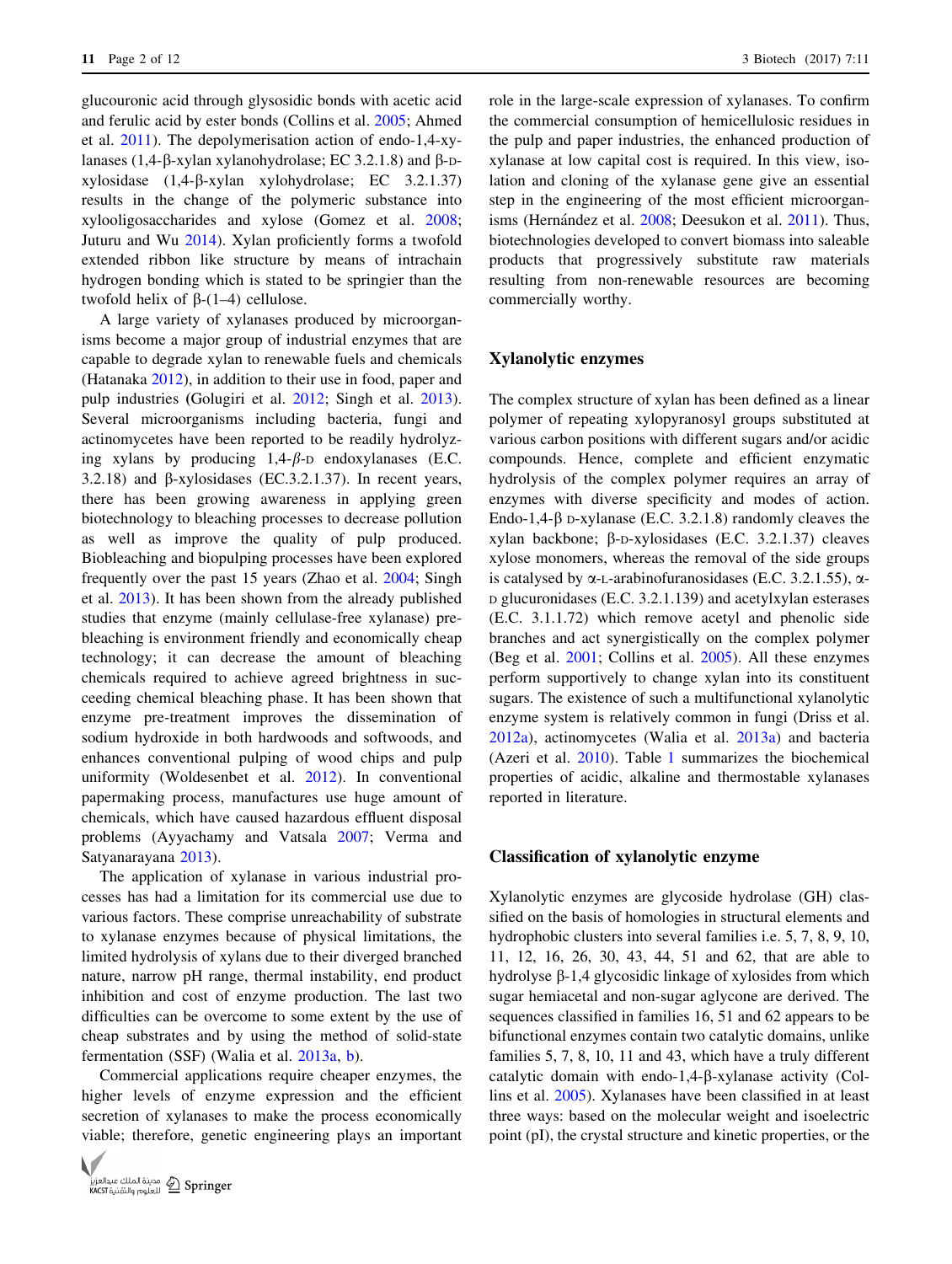<span id="page-2-0"></span>Table 1 Characteristics of xylanases isolated from different microorganisms

| Microorganism                                         | Mol.<br>Wt. | Optimum |                | <b>Stability</b> |                | pI                | km                       | $V_{\rm max}$    | References                       |  |
|-------------------------------------------------------|-------------|---------|----------------|------------------|----------------|-------------------|--------------------------|------------------|----------------------------------|--|
|                                                       |             |         | pH Temp. °C pH |                  | Temp. °C       |                   | (mg/ml)                  | $(\mu M/min/mg)$ |                                  |  |
| Bacteria                                              |             |         |                |                  |                |                   |                          |                  |                                  |  |
| Thermobifida halotolerans<br>$YIM$ 90462 <sup>T</sup> | 34          | 9       | 70             |                  |                | 9.1               | $\overline{\phantom{0}}$ |                  | Zhang et al. $(2012)$            |  |
| Actinomadura sp. strain Cpt20                         | 20          | 10      | 80             |                  | $5-10$ 60-90   | $\qquad \qquad -$ | 1.55                     | -                | Taibi et al. $(2012)$            |  |
| Bacillus pumilus SSP 34                               | 20          | 6       | 50             | $4.5 - 9.50$     |                |                   | 6.5                      | 1233             | Subramaniyan (2012)              |  |
| Cellulomonas flavigena                                | 36, 53      |         | 6.5 65, 55     | $6 - 9$          | 85             |                   | $5, 4.5$ 1.95, 0.78 –    |                  | Santiago-Hernández et al. (2007) |  |
| Streptomyces cyaneus SN32                             | 20.5        | 6       | $60 - 65$      |                  |                | 8.5               | 11.1                     | 45.45            | Ninawe et al. $(2008)$           |  |
| Nesterenkonia xinjiangensis<br>CCTCC AA001025         | 19          |         | 55             | $5 - 11$         | -60            | 8                 | 16.08.<br>9.22           | 45.66, 16.05     | Kui et al. (2010)                |  |
| Cellulosimicrobium cellulans<br>CKMX1                 | 58          | 8       | 60             |                  | $6-10$ $45-55$ | 4.66              | 2.64                     | 2000             | Walia et al. (2013a, 2014)       |  |
| Enterobacter sp. MTCC 5112 43                         |             | 9       | 100            | 9                | 50             |                   | 3.3                      | 5000             | Khandeparkar and Bhosle (2006)   |  |
| Penicillium sp. CGMCC 1669 21                         |             | 4.5 40  |                | $4.5 - 9$        | 40             |                   | 22.2                     | 15,105.7         | Liu et al. $(2010)$              |  |

substrate specificity and product profile (Motta et al. [2013](#page-10-0)). GH family 5 (or family A) is the largest glycoside hydrolase family, and only seven amino acid residues are strictly conserved among all the members (Collins et al. [2005\)](#page-9-0). GH family 8 which is called as cold-adapted xylanases is composed of cellulases (EC 3.2.1.4) and also has chitosanases (EC 3.2.1.132), lichenases (EC 3.2.1.73) and endo-1,4- $\beta$ -xylanases (EC 3.2.1.8).

On the basis of hydrophobic cluster analysis of the catalytic domains and similarities in the amino acid sequences, xylanases have been mainly categorized as GH 10 and 11 (Verma and Satyanarayana [2012\)](#page-11-0). The family 10 is composed of endo- $\beta$ -1, 4-xylanase with higher molecular weight than family 11 xylanases  $(>30 \text{ kDa})$ , acidic pIs and presenting  $(\alpha/\beta)$  barrel folds in three-dimensional (3D) structure (Dominguez et al. [1995\)](#page-9-0). Members of GH 10 family are also efficient of hydrolyzing the aryl  $\beta$ -glycosides of xylobiose and xylotriose at the aglyconic bond. Moreover, these enzymes are very active on short xylooligosaccharides, thereby indicating small substratebinding sites. Family 11 is composed of endo- $\beta$ -1, 4-xylanase (EC3.2.1.8) with low molecular weight  $( $30 \text{ kDa}$ )$ and basic pIs (Henrissat and Bairoch [1993\)](#page-10-0) leading to their consideration as ''true xylanases'' as they actively catalyse D-xylose containing substrate. Xylanases from family 11 preferentially cleave the unsubstituted regions of the arabinoxylan backbone. As compared to the other xylanases, the members of GH11 display several fascinating properties, such as high substrate selectivity and high catalytic effectiveness, a small size, and a range of optimum pH and temperature values, making them suitable in various conditions and in many applications (Paes et al. [2012](#page-10-0)). The 3D structures of family 11 xylanases have overall form of a right hand as defined by Torronen et al. ([1994\)](#page-11-0). It consists of two large  $\beta$ -pleated sheets and a single  $\alpha$ -helix that forms a structure similar to a partially closed right hand (Torronen and Rouvinen [1997\)](#page-11-0).

#### Xylanase sources

Xylanase are prevalent in nature, they arise both in prokaryotes and eukaryotes and have been reported from marine and terrestrial bacteria, rumen bacteria, protozoa, fungi, marine algae, snails, crustaceans, insects and seeds of terrestrial plants and germinating seeds (Walia et al. [2013a\)](#page-11-0). Amongst the prokaryotes, bacteria and cyanobacteria from marine environments produce xylanase (Annamalai et al. [2009\)](#page-9-0). There is information about xylanase from plants, which is endoxylanase from Japanese pear fruits during over maturing period and higher animals such as mollusc, are also able to produce xylanase (Yamaura et al. [1997\)](#page-11-0). There are reports related to isolation and purification of xylanase from various other sources such as anaerobic bacterium Clostridium acetobutylicum, immature cucumber seeds and germinating barley (Sizova et al. [2011](#page-11-0)).

#### Extremophilic xylanases

Xylanase considered are of fungal or bacterial origin which show optimum activity at, or near, mesophilic temperatures  $(\sim 40$ –60 °C) (Walia et al. [2014](#page-11-0)) and neutral (in particular for bacterial xylanase) or slightly acidic (in particular for fungal xylanase) pH. There is also information related to

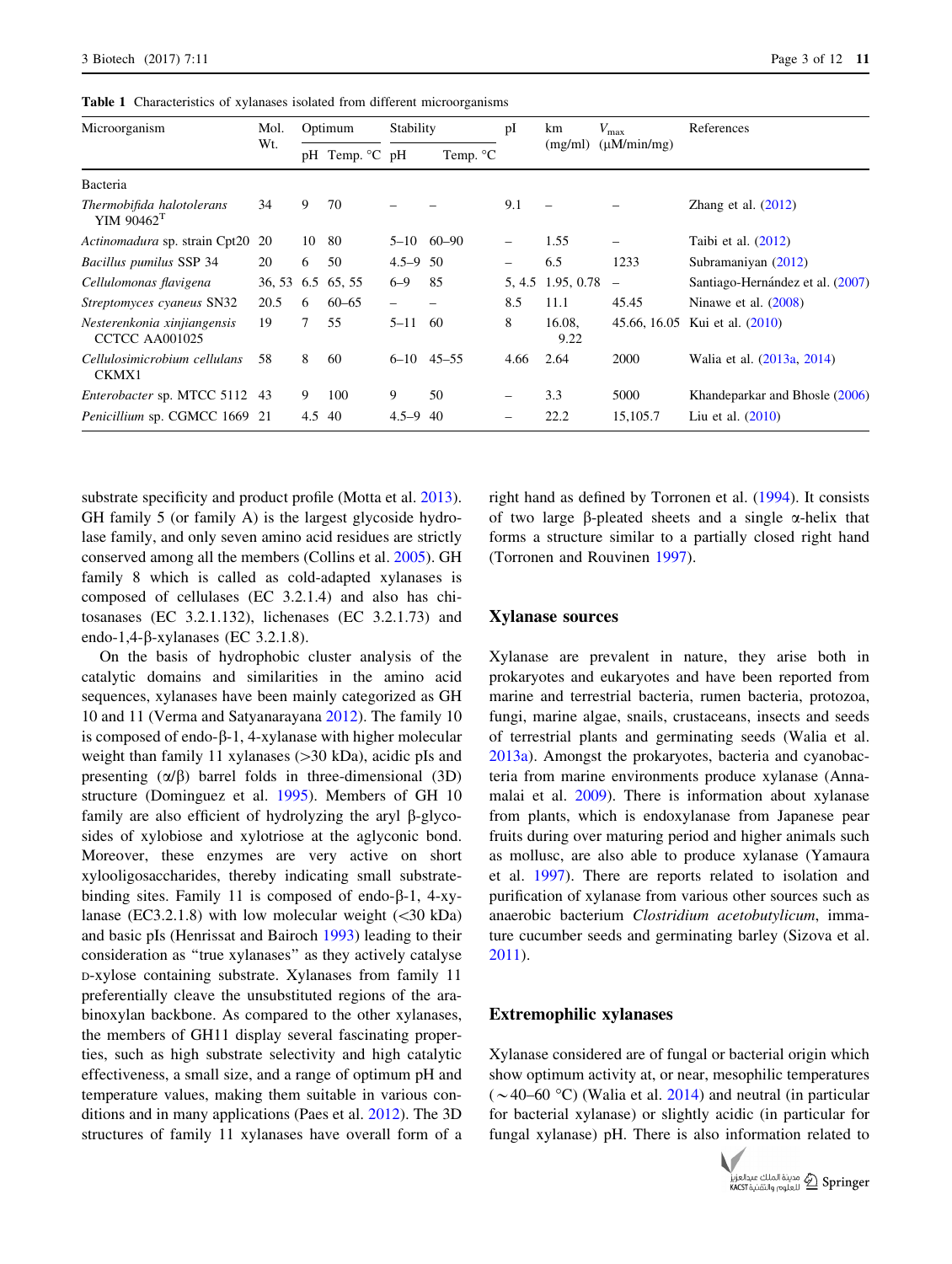xylanase that are active and stable at extreme pH ranging from 2 to 11 and temperature ranging from 5 to 105  $\degree$ C (Collins et al. [2005](#page-9-0)) as well as at high concentration of NaCl-30% (Waino and Ingvorsen [2003\)](#page-11-0). These are produced by microorganisms which produce enzymes adapted to these extreme habitats.

#### Factors affecting the xylanase production

Xylanolytic enzymes seem to be inducible under natural conditions, by the products of their own action. However, a few organisms show constitutive production of the enzyme and also catabolic repression by carbon sources such as glucose or xylose (Walia et al. [2013a,](#page-11-0) c). Xylan has been shown to be the best inducer of xylanase production in many cases (Taibi et al. [2012](#page-11-0); Guleria et al. [2013;](#page-10-0) Walia et al. [2014](#page-11-0)). Xylan, being a high molecular mass polymer, cannot enter the cell. The induction of the enzymes is stimulated by low molecular fragments of xylan namely xyloboiose, xyltriose, xylooligosaccharides of xylose and glucose and their positional isomers, which are produced by small amount of constitutively produced enzyme in the medium (Walia et al. [2013a](#page-11-0), c). Cellulose has also been observed to act as an inducer in a few cases. Induction can also be achieved by various synthetic alkyl, aryl  $\beta$ -D xylosides and methyl  $\beta$ -D-xyloside (Thomas et al. [2013\)](#page-11-0). The paper of poor quality is a superb source of carbon and inducer for xylanase in Thermoascus aurantiacus (Busk and Lange [2013\)](#page-9-0). These compounds enable the production of xylanolytic enzymes in the absence of xylan and xylooligosaccharides.

Xylanase production can be performed on a variety of cheaper lignocellulosic materials, such as wheat bran, wheat straw, rice husk, rice bran, rice straw, corncob, corn stalk, sorghum straw, apple pomace and sugarcane bagasse have been found to be most suitable substrates for solid state fermentation in certain microbes (Yang et al. [2006](#page-11-0); Heck et al. [2006\)](#page-10-0). Wheat bran was found to be the best substrate for xylanase production by alkalophilic Paenibacillus polymyxa CKWX1 (Walia et al. [2013b\)](#page-11-0) and alkalophilic Streptomyces T-7 (Keskar et al. [1992](#page-10-0)). The highest levels of xylanase were formed when Cellulosimicrobium cellulans CKMX1 was grown on apple pomace (Walia et al. [2013a](#page-11-0)), corn cob (Purkarthofer et al. [1993\)](#page-10-0), sawdust (Yu et al. [1997\)](#page-11-0), sugar beet pulp (Tuohy et al. [1993\)](#page-11-0) and sugarcane bagasse (Bocchini et al. [2005](#page-9-0)).

Organic sources of nitrogen such as tryptone, yeast extract, peptone, soymeal etc. have high influence on enhancement of xylanase production. Bacillus Sam-3 is reported to be highly productive in the presence of soy meal, corn step liquor for T. Reesi (Lappalainen et al. [2000\)](#page-10-0) and tryptone for Bacillus sp. AB16 (Dhillon et al. [2000](#page-9-0)).



Trace elements and vitamins were important especially for thermoanerobes and for some Bacilli. Beg et al. ([2000\)](#page-9-0) have reported the importance of amino acid for enhanced production by Streptomyces sp. QC-11-3 and for Bacillus sp. AB-16 (Dhillon et al. [2000](#page-9-0)).

#### Types of fermentation

Even with the great gains in our understanding of microbial physiology and molecular biology, improvement of fermentation remains largely an empirical process. In the most instants, the microbiologist begins with some medium and set of conditions that allow for at least modest expression of the metabolite or activity of interest. The task then is to improve the expression to a level sufficient for isolation and characterization of the desired products.

Xylanase production has been studied under submerged (SmF) as well as solid-state fermentation (SSF). Physical parameters such as pH, temperature, agitation/aeration, inoculum sizes, incubation period and nutrients such as carbon, nitrogen, trace elements and vitamins in SmF and SSF together with the level of moisture, water activity and particle size of substrate are important for growth and xylanase production. The growth and production of xylanase at high temperature and pH are of great interest because of their application in paper pulp industries (Walia et al. [2015b\)](#page-11-0). It is reported that the most thermostable xylanase are active at 105  $\degree$ C for half an hour reported from Thermotoga sp.

There are extensive reports related to xylanase production by submerged fermentation using bacteria and fungi. Submerged fermentation is advantageous; it is well characterized as well as homogenous condition can be maintained throughout the experiment and scale up is easy (Guleria et al. [2013](#page-10-0)). To date, the production of xylanases has been widely studied in submerged culture processes, but the relatively high cost of enzyme production and more energy intensive process have hindered the industrial application of xylanases (Virupakshi et al. [2005\)](#page-11-0).

Alternative to this is Solid-state fermentation (SSF), which is becoming popular currently (Walia et al. [2013a,](#page-11-0) [b](#page-11-0); Krishna [2005](#page-10-0)) is an striking method for xylanase production, especially for fungal cultivations, because it has many advantages, such as the more productivity per reactor volume as well as the lower operation and capital cost. The major factors that affect microbial synthesis of enzymes in a SSF system include: selection of a suitable substrate and microbe, pre-treatment of the substrate, particle size of the substrate, water content and water activity  $(a_w)$  of the substrate, type and size of the inoculum, relative humidity, temperature control of fermenting matter and removal of metabolic heat, time period of cultivation, maintenance of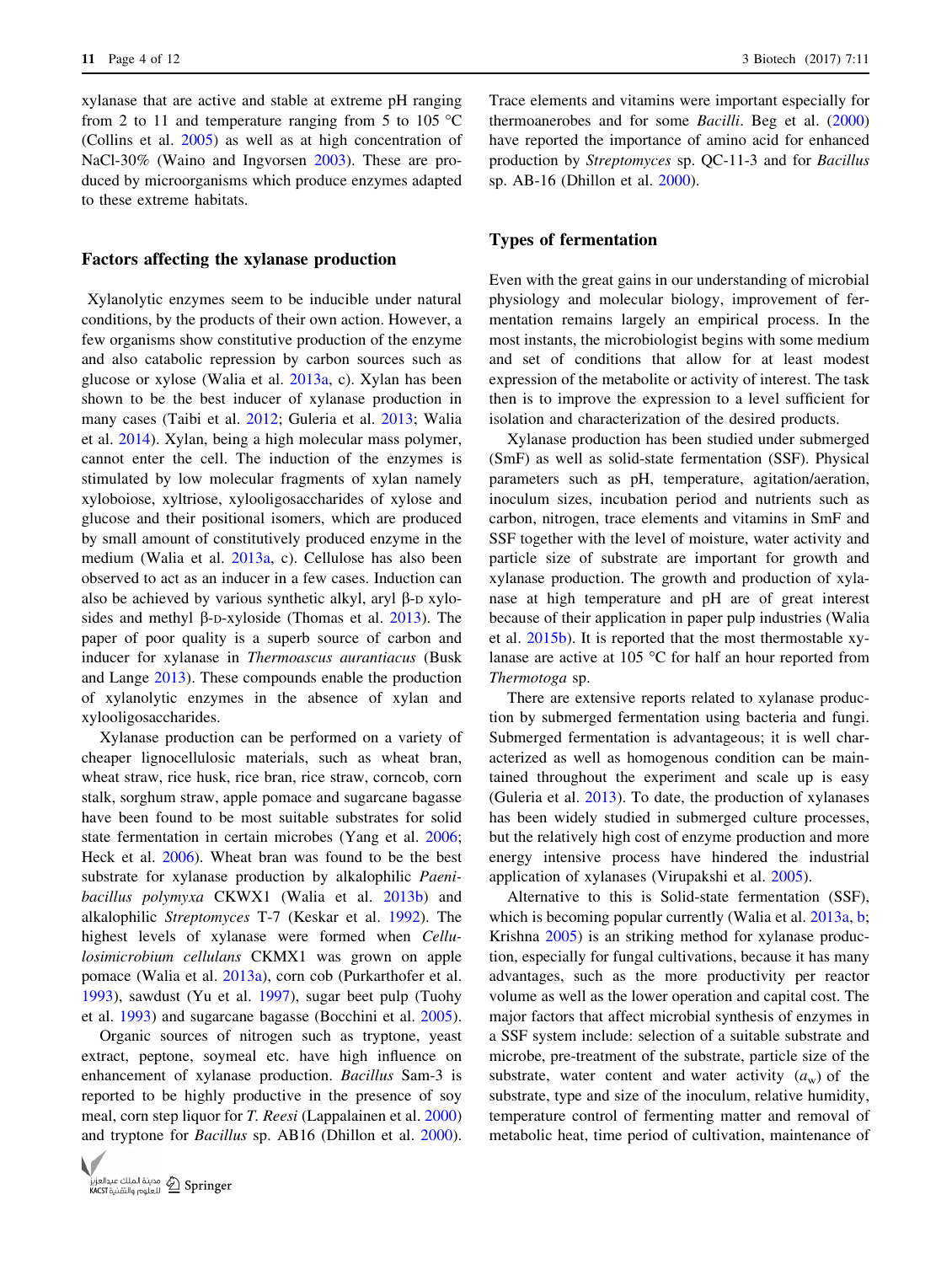uniformity in SSF environment system and the gaseous atmosphere, i.e. consumption rate of oxygen during fermentation and evolution rate of carbon dioxide.

The drawback is that not all organisms can be grown in SSF. Fungi are more suitable to SSF due to their mycelia nature and require less amount of water, whereas bacteria require high amount of water. However, the production of alkalophilic xylanase, were widely reported with bacteria, being active at alkaline and neutral pHs (Subramaniyan [2012;](#page-11-0) Bajaj and Singh [2010\)](#page-9-0). Xylanase from Bacillus sp. 41-M was reported to be active at higher pH 10.5 than at 8 (Ammoneh et al. [2014\)](#page-9-0). Fungal xylanase are reported to be less active at alkaline pH (Nair et al. [2008](#page-10-0)). The production of xylanase by fermentation is influenced by physical and nutritional parameters. Cultural parameter optimization is an important way of enhancing production. Mostly enzyme production by microbes follows one factor—a time approach; here one factor is varied at a time keeping other factors constant (Walia et al. [2013a](#page-11-0)).

# Optimization for enhanced xylanase production by using statistical designs

Now days, there is growing recognition of the use of statistical experimental designs in biotechnology to optimize various cultural and nutritional parameters. There are so many studies which have reported satisfactory optimization of xylanase and other enzymes production from microbial and fungal sources using a statistical approach (Wang et al. [2008;](#page-11-0) Guleria et al. [2015a,](#page-10-0) [b,](#page-10-0) [2016a;](#page-10-0) Walia et al. [2015c](#page-11-0); Guleria et al. ). Response surface methodology (RSM) was employed to optimize a fermentation medium for the xylanase production by Cellulosimicrobium cellulans CKMX1. The optimization by this approach resulted in 3.1- fold increase of xylanase production, as compared with the lowest xylanase production of 331.50 U/g DBP. The application of statistical designs for screening and optimization of culture conditions for the production of xylanolytic enzymes allows rapid identification of the key factors and the interactions between them (Katapodis et al. [2007\)](#page-10-0). The RSM applied to the optimization of various factors for the xylanase production in this investigation suggest the importance of several factors at different levels. A high grade of similarity was perceived between the predicted and experimental values, which showed the precision and applicability of RSM and other statistical designs to optimize the process for enzyme production in relatively shorter time. The analysis of variance (F-test) displays that the second model was fine accustomed to the experimental data. The coefficient of variation (CV) specifies the degree of accuracy with which the treatments were compared. Generally, the higher the value of CV, the

lower the trustworthiness of experiment is. At this time, a lower value of CV (4.13) revealed a better exactness and reliability of the experiments. The accuracy of a model can be tested by the determination coefficient  $(R^2)$  and correlation coefficient (R). The  $R^2$  suggests that the sample variation of 97.59% for xylanase production was attributed to the independent variables, and about only 2.41% of the total variation cannot be explained by the model in a study conducted by Walia et al. [\(2015c\)](#page-11-0). Usually, a regression model having a value of  $R^2$  higher than 0.9 is imitated to have a very high correlation. The value of  $R$  close to 1 showed that better the correlation between the experimental and predicted values. Here, R value, i.e. 0.99 shows a close agreement between the experimental results and the theoretical values predicted by the model equation in a study conducted by Walia et al. ([2015c](#page-11-0)). Linear and quadratic terms were significant at the level of 1%. Therefore, the quadratic model was chosen in this optimization work. The effect of CCD on the production of xylanase by C. cellulans CKMX1 indicate the significance of yeast extract  $(X_1)$ , NH<sub>4</sub>NO<sub>3</sub>  $(X_2)$ , peptone  $(X_3)$ , Tween 20  $(X_6)$ , CaCO<sub>3</sub>  $(X_7)$ , and MgSO<sub>4</sub>  $(X_8)$ . Despite some interactions, maximum interactions of different variables in investigation conducted by Walia et al. ([2015c](#page-11-0)) were found to be significant. There have been several reports on optimization of culture media using statistical approaches. The statistical optimization method is effective and has been applied successfully to SSF and Smf that have overcome the limitations of classical empirical methods (Ellouze et al. [2008;](#page-10-0) Walia et al. [2013a,](#page-11-0) [c\)](#page-11-0). A response surface method with three factors and three level designs has been used to optimize the components of medium for improved xylanase production by Bacillus circulans D1 in SmF, which resulted in a maximum activity of 22.45 U/ml (Bocchini et al. [2002](#page-9-0); Senthilkumar et al. [2005](#page-11-0)). Likewise, the production of xylanase by Schizophyllum commune and Thermomyces lanuginosus has been increased by CCRD method, and the maximum xylanase yields were found to be 5.74 and 2.7 U/ml, respectively, in SmF (Purkarthofer et al. [1993\)](#page-10-0).

#### Purification and characterization of xylanase

Purification and characterization of enzymes are important prerequisites for the successful application of enzymes in industries. There are reports dating from 1982 about the purification of xylanases from several microorganisms (Zhang et al. [2012](#page-11-0); Walia et al. [2014\)](#page-11-0). However, the purification of proteins from Cellulosimicrobium sp. requires special consideration and integration of various approaches. The enzymes purified were characterized and the data could be used in understanding the nature of

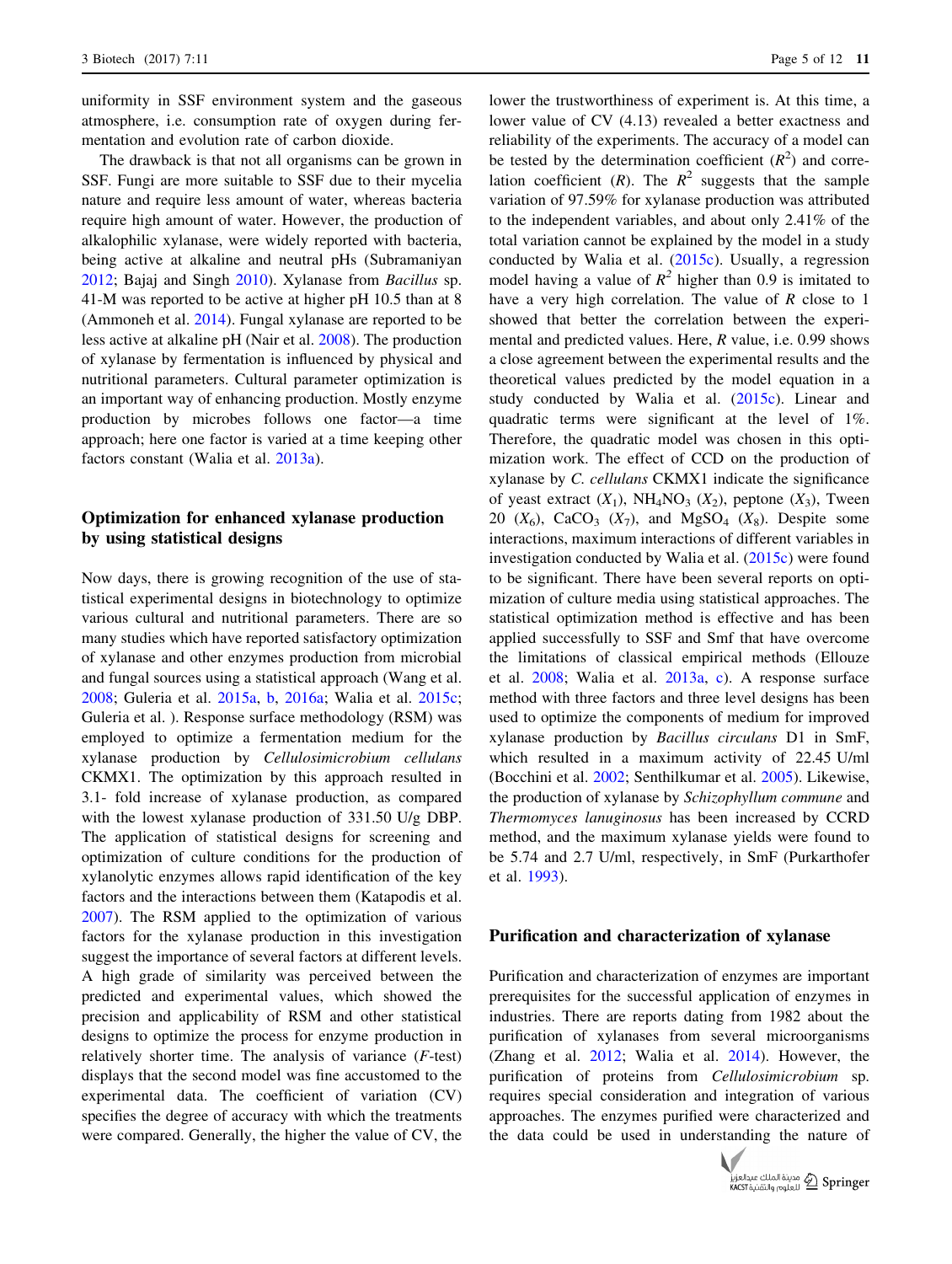enzymes and classifying the protein. Cell free culture supernatant (1000 ml) obtained after centrifugation of the culture broth served as the crude xylanase preparation with total activity of 940.30 U/g DBP. The specific activity of crude xylanase preparation was 8.88 U/mg of protein.

Xylanase enzyme was purified using ammonium sulphate precipitation, gel permeation chromatography, ion exchange chromatography and ultrafiltration (Walia et al. [2014;](#page-11-0) Guleria et al. [2015b](#page-10-0)). Crude xylanase preparation was subjected to ammonium sulfate fractional precipitation and caused substantial concentration of proteins. The activity could be recovered from the ammonium sulfate fractional range of 30–80% with maximum at 60–80%. There were sufficient reports regarding the inclusion of ammonium sulfate fractionation in the purification procedures. The specific activity of the concentrated preparation was 10.75 U/mg protein with a purification fold of 1.21 and the yield as 71.43%.

There are several cases for the microbial xylanases purifications using anion or cation exchange chromatography, gel permeation chromatography and ultrafiltration. Reports regarding xylanases from C. cellulans CKMX1 are given in Table 2. The purified xylanase exhibited a specific activity of 48.46 U/mg of protein. An overall recovery of 21.13% and 5.46-fold purification of C. cellulans CKMX1 xylanase were observed. The specific activity of purified xylanase from numerous microorganisms differs from 28.7 to 1697.7 U/mg of protein (Khandeparkar and Bhosle [2006\)](#page-10-0). Li et al. [\(2010](#page-10-0)) used DEAE 52 column and CM Sepharose Fast Flow chromatography for the purification of xylanase by Streptomyces rameus L2001. After the last purification step, the xylanase was purified 13.3-fold and it had a specific activity of 3236.6 U/mg and 21.7% recovery. In a different study by Taibi et al. [\(2012](#page-11-0)), the purified enzyme preparation confined about 19% of the total activity of the crude and with birchwood xylan as substrate, exhibited a specific activity of 570 U/mg. The procedure used for the purification of one endo-xylanase with a molecular mass of 70 kDa from Penicillium purpurogenum was ammonium sulfate fractionation, Gel filtration on Bio-Gel P10, DEAE cellulose and CM Sephadex chromatographies (Eyzaguirre et al. [1992](#page-10-0)). In all the cases cited for Cellulosimicrobium sp. and other microorganisms there were the usages of simplest to complex processes that relate the protocol adopted for the purification of xylanases. This technique successfully isolated xylanase from other proteins to homogeneity.

Sodium Dodecyl Sulfate–Polyacrylamide Gel Electrophoresis (SDS-PAGE) was carried out to determine the purity and molecular weight of the enzyme in pursuit. To examine the molecular weight, the purified sample was run in 12% polyacrylamide gel containing sodium dodecyl sulfate. Nature of proteins present in the culture supernatant and purity were analyzed using samples from the crude xylanase preparation,  $(NH_4)_2SO_4$  fraction, Sephadex G-100 fraction, DEAE cellulose and finally the Ultrafiltration fraction. The bands appearing in the crude and  $(NH_4)$ <sub>2</sub>SO<sub>4</sub> fractions were having the same pattern. The culture medium also contained other proteins although the xylanase protein was the prominent one. The proteins were concentrated during the ultrafiltration and ammonium sulfate fractional precipitation. In DEAE cellulose anion chromatography, all other proteins except for a single band were separated showing the purity of protein to homogeneity. Similar results had been reported earlier (Driss et al. [2012a\)](#page-10-0). The molecular weight of the xylanase protein was calculated from the electrophoretic mobility and found to be 20–22 kDa. There are a few reports on the low molecular weight xylanases, which are finding important application in paper and pulp industry. The small molecules can easily penetrate the holes of hydrolysis formed in the reprecipitated xylan taking place on the surface of Kraft cooked pulp. This alleviates the problem of xylan barrier on the surface of lignin containing pulp to the bleaching chemicals. Thus, the purified protein was having xylanase activity, which was proved by the zymogram study. There are several reports regarding the verification of xylanase activity of the purified protein using zymogram (Walia et al. [2014\)](#page-11-0).

The optimum pH for xylanase isolated from many bacteria is mainly in the neutral pH range. Xylanase isolated from Bacillus sp. SPS-0 and Halorhabdus utahensis have an optimum pH of 6.0 to 8.0 (Bataillon et al. [1998](#page-9-0); Waino and Ingvorsen [2003\)](#page-11-0). Similar results were shown by

Table 2 Purification of xylanase of C. cellulans CKMX1

| <b>Steps</b>                                    | Total activity<br>(U/g DBP) | Total protein<br>(mg) | Specific activity<br>(U/mg) | Recovery/Yield<br>$(\%)$ | Purification<br>fold |
|-------------------------------------------------|-----------------------------|-----------------------|-----------------------------|--------------------------|----------------------|
| Crude extract                                   | 940.30                      | 105.90                | 8.88                        | 100                      |                      |
| Ammonium sulfate fractionation                  | 671.66                      | 62.46                 | 10.75                       | 71.43                    | 1.21                 |
| Gel permeation chromatography (Sephadex G-100)  | 322.40                      | 18.74                 | 17.20                       | 29.16                    | 1.93                 |
| Anion exchange chromatography (DEAE- cellulose) | 243.20                      | 7.20                  | 33.37                       | 25.86                    | 3.20                 |
| Ultrafiltration                                 | 198.70                      | 4.10                  | 48.46                       | 21.13                    | 5.46                 |

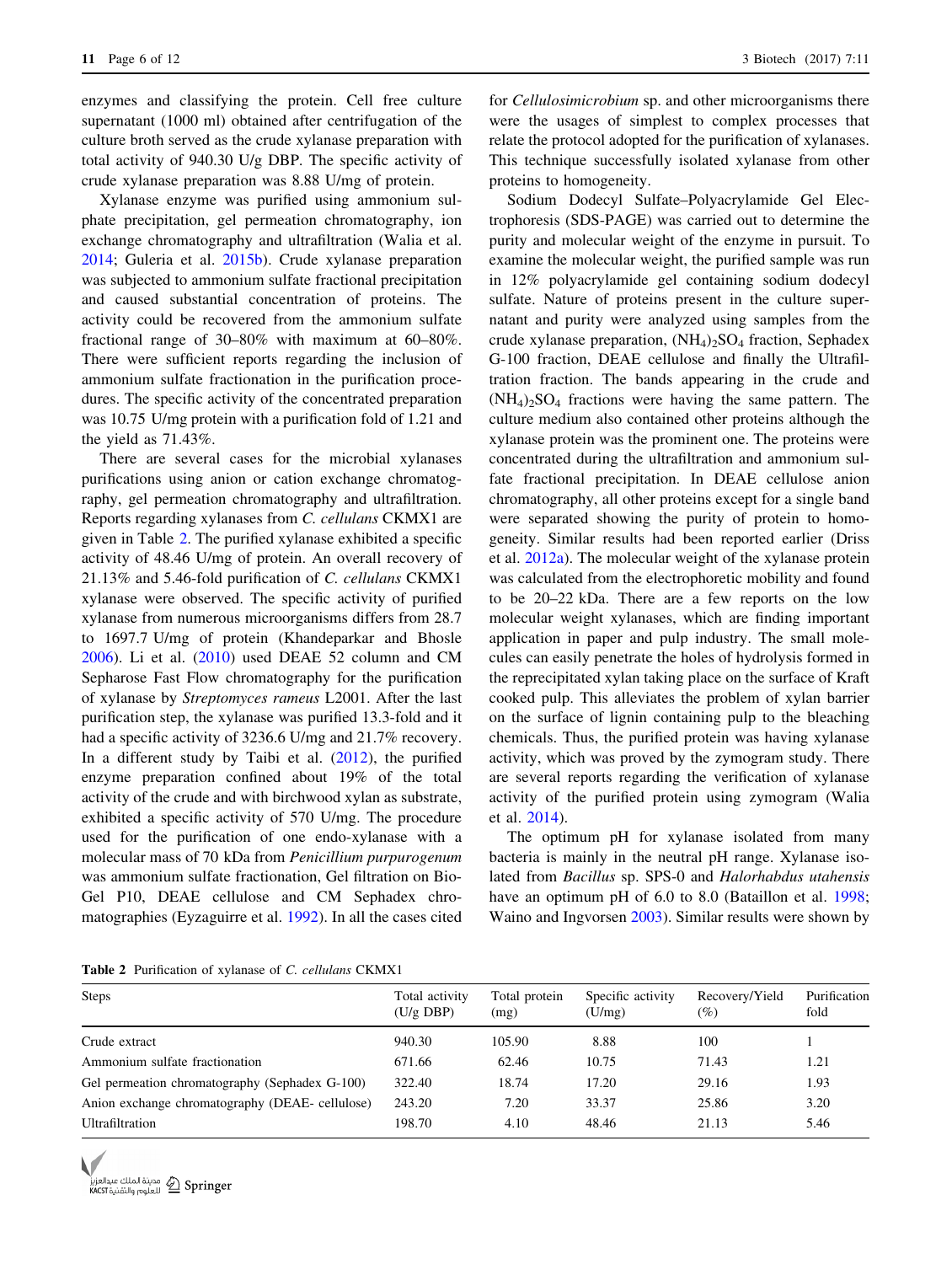Azeri et al. [\(2010](#page-9-0)), where the xylanase activity of the Bacillus strains reached the maximum at pH 9.0. The pH stability of xylanases between pH 4.0 and 9.5 (60  $^{\circ}$ C), 4.5–8.0 (55 °C) and 2.0–11.0 (30 °C) have been reported from Streptomyces cyaneus SN32 (Ninawe et al. [2008\)](#page-10-0), S. matensis DW67 (Yan et al. [2009](#page-11-0)) and S. olivaceoviridis E-86 (Kaneko et al. [2000](#page-10-0)), respectively.

The optimum temperature of purified xylanases was somewhat around to 55 $\degree$ C and the enzyme was stable over the range of  $50-60$  °C, so that it could be used in pulp biobleaching and some other industrial applications (Walia et al. [2014\)](#page-11-0). A related range of optimal temperatures has been known for a low molecular weight xylanase from Bacillus pumilus SSP-34 (Subramaniyan [2012](#page-11-0)). Similarly, the optimal temperature for Cellulomonas flavigena Xyl53 activity was found to be  $55^{\circ}$ C although the enzyme displayed 90% of its activity in the range from 50 to 60  $\degree$ C and Cellulomonas flavigena Xyl36 showed optimal temperature for activity at  $65^{\circ}$ C (Santiago-Hernández et al. [2007\)](#page-10-0). Similarly, thermostability of xylanases Cellulomonas flavigena Xyl36 and Cellulomonas flavigena Xyl53, determined by studying the time-dependent thermal inactivation at their optimal temperature, showed that 60% of the Xyl36 and 50% of the Xyl53 enzyme activity was lost after 1 h at 65 and 55  $\degree$ C, respectively (Santiago-Hernández et al. [2007](#page-10-0)).

#### Molecular cloning and expression of xylanase gene

Attempts are made for high productivity of enzymes to meet specific industrial needs and economic viability. Pulp and paper industries require xylanase that should have specific properties, such as stable activity at high alkaline pH, temperature as well as devoid of cellulase activity. Most of the reported xylanases show low yield and incompatibility of the standard fermentation processes that do not meet the demand of industries, which makes the process non-economical (Ahmed et al. [2009](#page-9-0); Verma and Satyanarayana [2012;](#page-11-0) Guleria et al. [2016b](#page-10-0)). Therefore, recombinant DNA techniques must be employed as an excellent tool for the construction of genetically modified strains of microbes with selected characteristics for enzyme production. In this case, isolation and cloning of xylanase gene designate an important step in the engineering of the most efficient microorganism (Walia et al. [2015a\)](#page-11-0). Till date, xylanase gene isolated from various microorganisms have been cloned and expressed into suitable hosts with various objectives. To attempt these processes for commercial purposes, cloning of xylanases genes have been reported in both heterologous and homologous proteinexpression hosts. Heterologous expression is the main tool for the xylanase production at industrial level (Ahmed et al.

[2009](#page-9-0)). Protein engineering by recombinant DNA technology could be beneficial in refining the specific characteristics of present xylanases (Verma and Satyanarayana [2012](#page-11-0)). Recombinant xylanases have shown better properties than the native enzymes, which can be employed in the fermentation industry. There are reports related to cloning and expression of xylanase from bacteria such as Cellulosimicrobium sp. (Kim et al. [2012\)](#page-10-0), Cellulosimicrobium cellulans (Walia et al. [2015a](#page-11-0)), Nesterenkoniaxinjiangensis (Kui et al. [2010](#page-10-0)), Thermobifida halotolerans (Zhang et al. [2012](#page-11-0)) and Bacillus subtilis into a non-cellulase producing strain of E. coli. The main targets of cloning are the improvement of fermentation processes of industrially important xylose fermenting microbes, by introducing genes for xylanase and xylosidase, for enhancing of xylanolytic activity devoid of cellulase activity.

Escherichia coli, Bacillus sp., Lactobacillus sp., Saccharomyces cerevisiae and filamentous fungi have been attractive hosts in industry and research for the production of heterologous proteins, because of the fact that they are non-toxic and generally recognized as safe (GRAS) (Juturu and Wu [2011\)](#page-10-0). Heterologous protein expression in yeast systems is more attractive than bacterial expression systems because of the ability of performing eukaryotic posttranslational modifications. In addition, yeast has the potential to grow to very high cell densities and the ability to secrete proteins into the fermentation media. P. pastoris has also developed as an excellent host for the commercial production of xylanases due to very high expression under its own specific promoters (Ahmed et al. [2009\)](#page-9-0). Filamentous fungi are capable producers of xylanases, via both homologous and heterologous gene expression, and influence high expression yields with their own promoters (Ahmed et al. [2009](#page-9-0)). For the efficient production of xylanase in food industry, xylanase II gene encoded from Aspergillus usamii has been cloned into the vector pPIC9 K and integrated into the genome of Pichia pastoris KM71 by electroporation technique. Activity assay and SDS-PAGE demonstrate that XynII was extracellularly expressed in P. pastoris with the induction of methanol. Xylanase activity was up to 1760 U/mL and the specific activity of 3846.83 U/mg in shake flask experiment (Zhou et al. [2009](#page-11-0)). In an another study by Driss et al. [2012b,](#page-10-0) xylanase GH11 from Penicillium occitanis Pol6 termed PoXyn2 was used for the high-level constitutive expression of xylanase by using the methylotrophicus yeast P. pastoris. To construct recombinant xylanse with six histidine residues at the N-terminal region was subcloned into the pGAPZaA vector and further integrated into the genome of P. pastoris X-33 under the control of the glyceraldehyde 3-phosphate dehydrogenase (GAP) constitutive promoter. Activity assay and SDS-PAGE exhibit that the His-tagged xylanase was expressed extracellularly in P. pastoris.

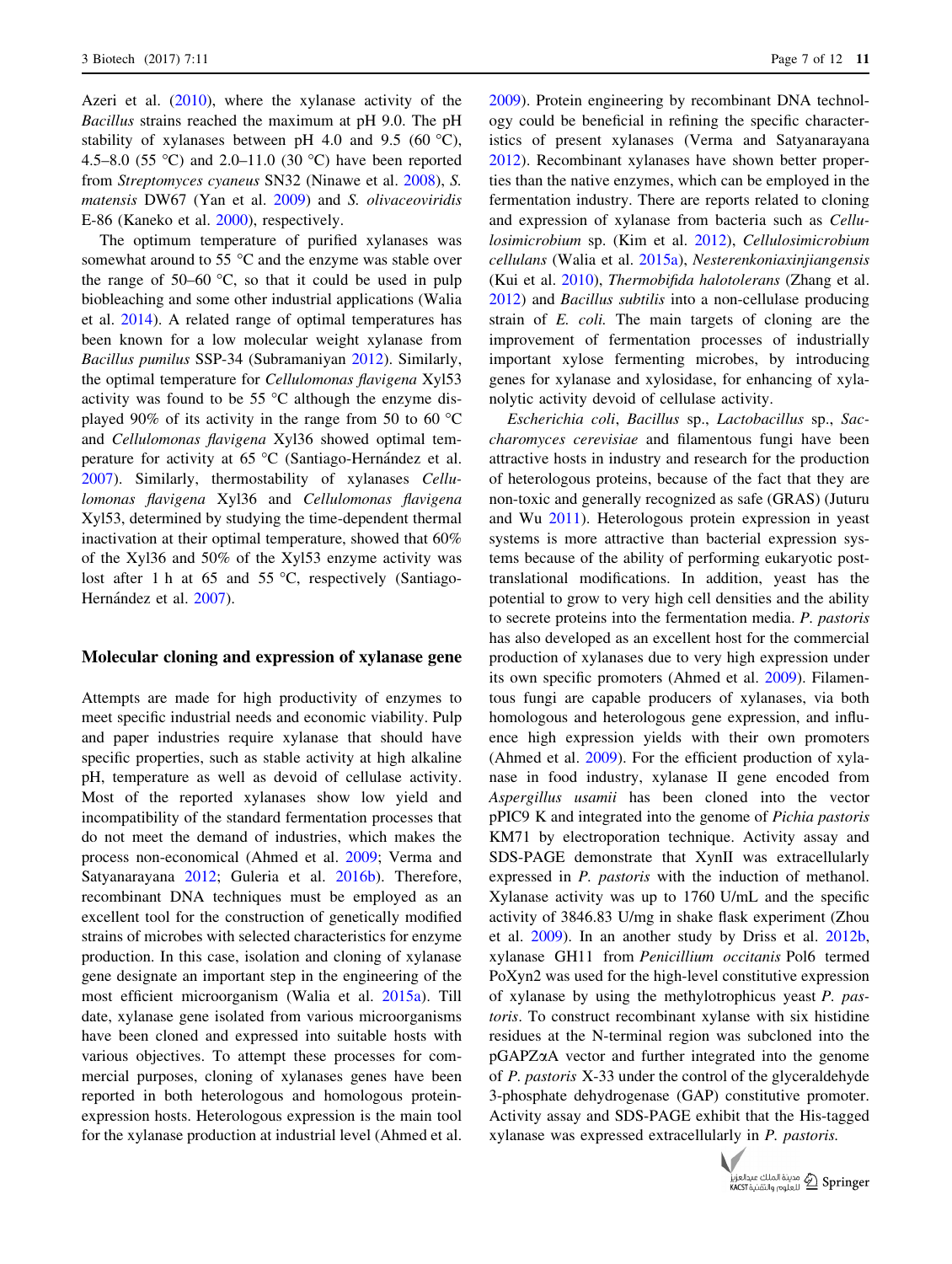# Application of xylanase in pulp and paper biobleaching

The regular procedure of papermaking requires high measure of chemicals, which has brought about risky profluent transfer issues (Verma and Satyanarayana [2013\)](#page-11-0). The pulp and paper industry has been scanning for novel biotechnology methods utilized for the replacement for a portion of the chemicals utilized as a part of the paper making process. Biopulping is the pretreatment of wood or nonwood by lignin-degrading fungi prior to routine pulping process. Notwithstanding, the downsides are the time used in the pretreatment (around 2–4 weeks) and yield loss, as the organisms will be at the same time attacked by the polysaccharides and lignin. To defeat these disadvantages, xylanase pretreatment expanded the dissemination of sodium hydroxide in both hardwoods and softwoods and enhanced the traditional pulping process (Woldesenbet et al. [2012\)](#page-11-0).

The enzyme utilized with the end goal of biobleaching should be dynamic at higher temperature, thermostable, alkalophilic and cellulase free xylanase (Walia et al. [2015b\)](#page-11-0). This is essential for the enzymatic removal of lignin associated with hemicellulosic fraction with a slightest harm to the pulp because of the nonappearance or having poor cellulolytic activity. Other than the utilization of xylanase in bleaching through lignin removal, the utilization of xylanases additionally help in expanding pulp fibrillation, decrease of beating times in unique pulp and expanded freeness in reused fibers (Savitha et al. [2009\)](#page-11-0). It has been demonstrated from a few studies that xylanase prebleaching is an environment friendly, economically cheap innovation and can diminish the amount of bleached chemicals required to achieve a given brightness in the resulting chemical bleaching stage. Pretreatment with xylanases enhances the effectiveness of chemical extraction of lignin from pulp and minimizes the necessity of chlorine dioxide  $(CIO_2)$  (Khonzue et al. [2011](#page-10-0)). The innovation likewise enhances paper quality, mass thickness and breaking length and it could lessen the release of volatile organic compounds. In this way, without cellulase activity, xylanases utilized as a part of pulp and paper biobleaching can be a more secure option for the substitution of the dangerous chlorinated compounds (Golugiri et al. [2012](#page-10-0); Walia et al. [2015b\)](#page-11-0).

#### Biopulping

Biopulping is the fungal treatment of wood chips and other lignocellulosic materials with natural wood decay fungi prior to mechanical or chemical pulping. The fungal treatment process is carrying out for the subsequent



removal of lignin. Wood is debarked, chipped and screened according to mill operations. Then chips are steamed briefly to reduce the load of natural microorganisms present in wood chips. After steaming process, chips are cooled with forced air and inoculated with the biopulping fungus. Before processing, the inoculated chips are piled and ventilated with filtered and humidified air for 1 to 4 weeks. The biopulping process is technologically feasible and cost-effective. The main advantages of this process are: Reduced electrical energy consumption and increased mill throughput for mechanical pulping. The process also improved strength properties of paper, and reduced environmental impact (Khonzue et al. [2011](#page-10-0)). The use of biopulping as a pretreatment for the Kraft process is still an open research issue. The uses of this technology for other substrates such as non-woody plants like straw, and corn stalks also need much attention (Woldesenbet et al. [2012](#page-11-0)).

#### Biobleaching

Degradation of cellulose is the main concern associated with conventional pulping process, which invariably affects the cellulose fiber and thus the quality of paper (Walia et al. [2015b](#page-11-0)). The mechanism of pulp bleaching by chemical treatment was given in Fig. [1.](#page-8-0) It explains that the use of chemical cannot fully remove the lignin from the fiber (A, B, C) some parts of lignin get reprecipitated on to the fiber surfaces (D). Hence, the resultant pulp gets a characteristic brown colour due to the presence of residual lignin and its derivatives.

On the contrary, enzymatic treatments of pulp using xylanase have been useful in terms of both lower costs and improved fiber qualities. Xylans are more accessible to hydrolytic enzymes because they do not have a tightly packed structure. As a result, the specific activity of xylanase is 2–3 times more than the hydrolases of other polymers like crystalline cellulose (Shatalov and Pereira [2008](#page-11-0)). To obtain white and bright pulp suitable for manufacturing good quality papers, it is necessary to remove the constituents such as lignin by using bleaching process and its degradation products, resins and metal ions (Azeri et al. [2010](#page-9-0)). The effectiveness of xylanase treatment before chemical bleaching application may be due to cleavage of linkage of residual lignin to hemicellulose, prominent to increased accessibility of the pulp to bleaching chemicals and thereby enhanced the extraction of lignin during subsequent bleaching stages (Azeri et al. [2010;](#page-9-0) Walia et al. [2015b](#page-11-0)). Overall, major advantages of biobleaching are: reduced consumption of bleaching chemical, reduced absorbable organic halogen compounds, improved pulp and paper quality, improved brightness, reduced effluent toxicity and pollution load.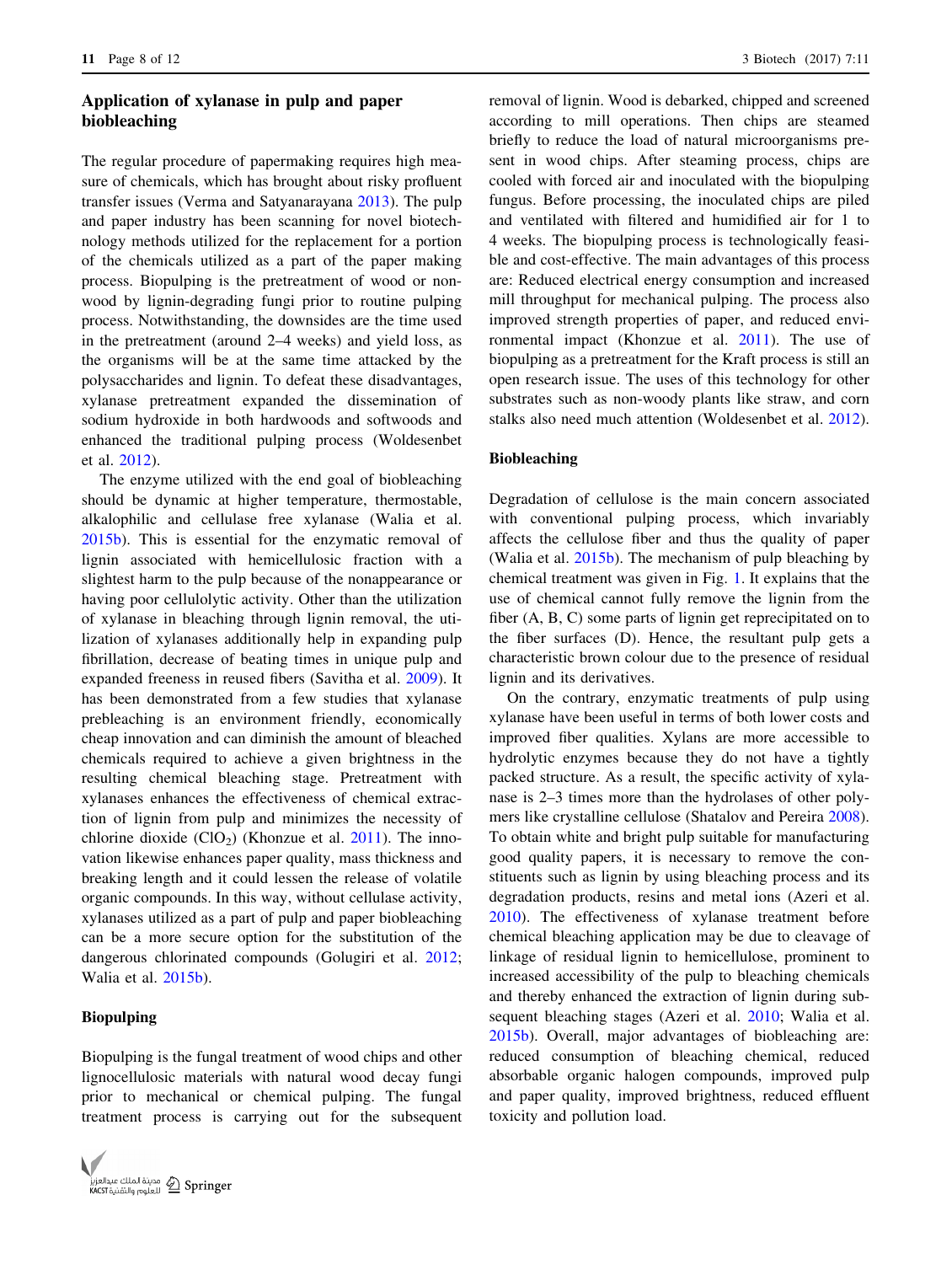<span id="page-8-0"></span>

Fig. 1 Diagrammatic representation of chemical treatment on paper pulp  $(L \text{ lignin})$ 

The hypothesis of xylanase treatment is given in Fig. 2. This shows that xylanase treatment helps in the removal of chromophoric groups from the pulp (F) as well as partial hydrolysis of the reprecipitated xylan or lignin carbohydrate complexes (G), thus opening up the porosity of the pulp to allow the free diffusion of bleaching chemicals or they split the linkage between the residual lignin and carbohydrates (H). It is proposed that the released xylan contains carbohydrate complexes and both mechanisms may allow enhanced diffusion of entrapped lignin from the fiber wall. Limited removal of pulp xylan helps to increase the pulp bleachability during subsequent bleaching stages (I) (Walia et al. [2015b\)](#page-11-0). If cellulose is present, enzyme treated sheets show slight decrease in interfiber bonding strength without affecting the mechanical strength of fiber (Valls et al. [2010\)](#page-11-0). In the absence of cellulose, xylanase increases viscosity and hydrolysis of hemicellulose enhances lignin removal (Li et al. [2010](#page-10-0)).

Biobleaching processes require xylanases that are active over a wide range and normally at higher temperature and alkaline pH. The use of commercial xylanases, i.e. Pulpzyme HA, VAI-Xylanase, Cartazyme, and Novozyme 473 improved the brightness of Kraft pulp by 2.5 points at 31%  $ClO<sub>2</sub>$  reduction (Singh et al. [2013\)](#page-11-0). Table [3](#page-9-0) shows some of the commercial producers of xylanase with their application. The use of  $ClO<sub>2</sub>$  in the course of chemical bleaching was found to depend on the type of pulp and enzyme used (Savitha et al. [2009](#page-11-0)). The crude xylanase from C. cellulans CKMX1 showed high thermostability (up to 60  $\degree$ C) over a broad pH range (5–10) and brought the highest kappa

# $\mathbf F$

Fig. 2 Effect of xylanase treatment on paper pulp- a diagrammatic representation  $(X$  xylanase and  $L$  lignin)

number reduction 0.5 and 0.8 points with brightness gain of 0.93 and 1.42% ISO points, respectively. This implies savings in chlorine consumption of up to 12.5% with reasonable quality straw pulp (Walia et al. [2015b\)](#page-11-0). Khonzue et al. ([2011\)](#page-10-0) reported that xylanase from Aspergillus niger has been shown to bring about a 20% reduction in chlorine and with an acceptable increase in brightness, respectively. Biobleaching of the three non-wood Kraft pulps (rice straw, wheat straw, bagasse) by T. lanuginosus SSBP xylanase showed that treatment with xylanases released chromophores, organic halogens, reducing sugars and decreased the kappa number of pulps (Li et al. [2010\)](#page-10-0).

Cellulase-free, thermostability and alkaline stability are the essential characteristics of xylanases for their usefulness in pulp and paper industry. Furthermore, xylanases with low molecular weight offer an extra advantage of easy penetration into the xylan on the surface of pulp particles (Valls et al. [2010\)](#page-11-0). This alleviates the problem of a xylan hurdle on the surface of lignin containing pulp during subsequent chemical bleaching steps (Shatalov and Pereira [2008](#page-11-0)). Although various microorganisms are known to produce xylanase, Cellulosimicrobium sp. was seldom reported. C. cellulans CKMX1 isolated from mushroom compost produces xylanase with negligible cellulase and have characteristics which are suited for pulp biobleaching, i.e. active in alkaline pH and at thermophilic temperature. Moreover, the xylanase yield from this strain CKMX1 was higher than the xylanases from other Cellulosimicrobium sp. All these industrially relevant characteristics of this organism, as well as its xylanase, indicate potential for its cost-effective application in the pulp and paper industry as a biobleaching agent (Walia et al. [2015b](#page-11-0)).

# **Conclusion**

The use of environment responsive methods is becoming more popular in various industrial sectors to avoid the deleterious effect of effluents generated. Biotechnology as well as enzyme technology has helped much to look up in this aspect by improving the quality, production rate or diminished environmental impact. Xylanase are hydrolytic enzymes that randomly split the  $\beta$ -1,4 strength of the complex plant cell wall polysaccharide xylan. Diverse forms of these enzymes exist, displaying changing folds, substrate specificities, mechanisms of action, hydrolytic activities and physicochemical characteristics. A large variety of microorganisms with xylanase activity have been isolated as well as studied and enzymes were classified into different glycoside hydrolase families with each family being characterized by a particular fold and mechanism of action. New approaches, such as genome sequencing, functional and consensus PCR screening of environmental

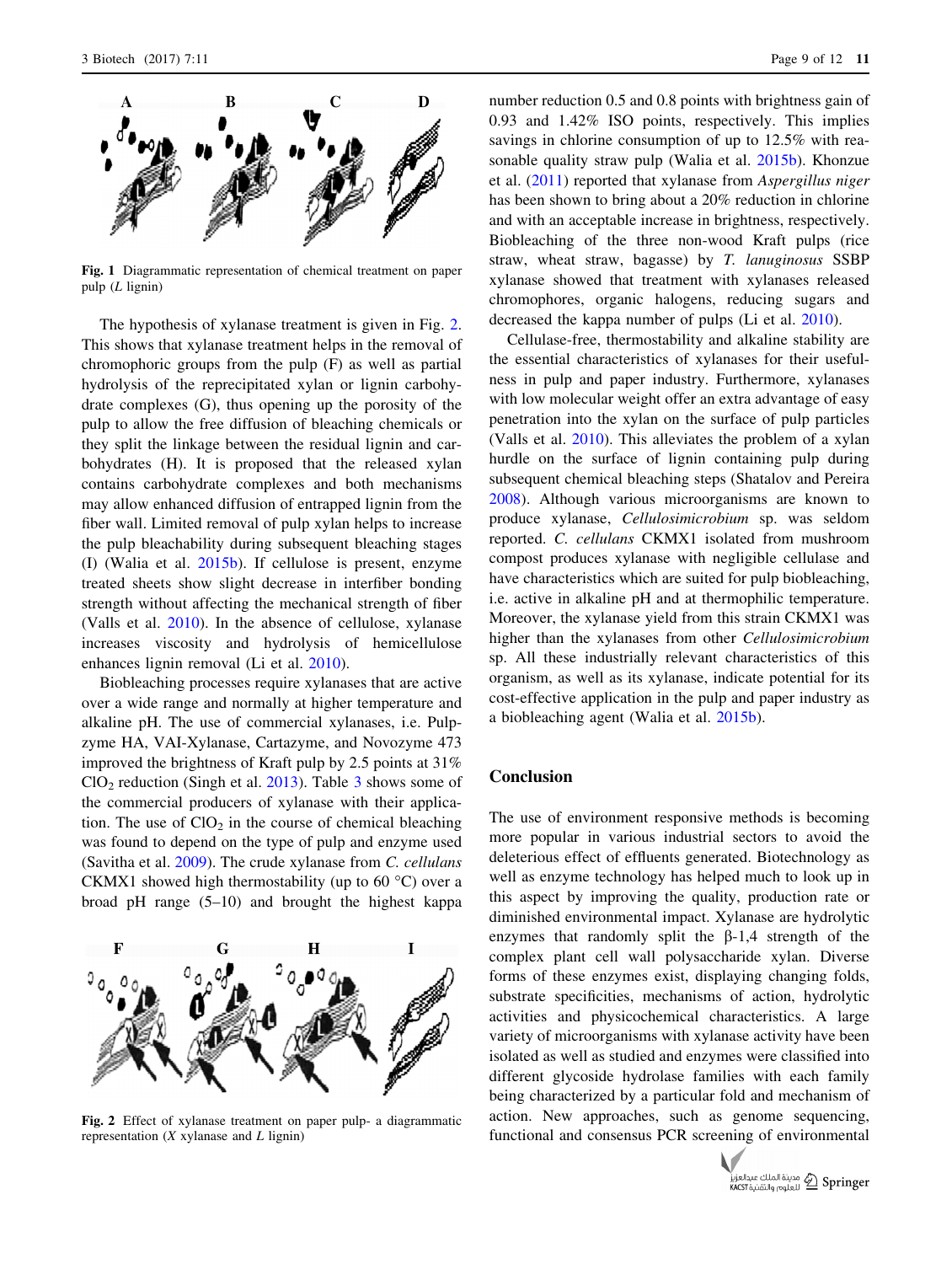<span id="page-9-0"></span>11 Page 10 of 12 3 Biotech (2017) 7:11

| <b>Table 3</b> Commercial producers |  |
|-------------------------------------|--|
| of xylanase in the world, their     |  |
| trade names and major               |  |
| applications                        |  |

| Producer                | Product name                      | Application     |
|-------------------------|-----------------------------------|-----------------|
| Biocon India, Bangalore | Bleachzyme F                      | Pulp bleaching  |
| Sandoz, Charlotte, N.C. | Cartzyme                          | Pulp bleaching  |
| Clarient U.K            | Cartzyme MP                       | Pulp bleaching  |
| Genercor Finland        | Irgazyme $10$ A, Irgazyme $40-4X$ | Pulp bleaching  |
| Ciba Giegy, Switzerland | Albazyme-10A                      | Baking and food |
| Novo Nordisk, Denmark   | Pulpzyme (HA, HB, HC)             | Pulp bleaching  |
|                         | Biofeed Beta, Biofeed Plus        | Feed            |
|                         | Ceremix                           | Brewing         |
| Voest Alpine, Austria   | VAI Xylanase                      | Pulp bleaching  |
| Sankyo, Japan           | Sanzyme X                         | Food            |
| Thomas Swan, U.K        | Ecozyme                           | Pulp bleaching  |
| Rohm, Germany           | Rholase 7118                      | Pulp bleaching  |
| Alko Rajamaki, Finland  | Ecopulp                           | Pulp bleaching  |

DNA libraries (metagenomics) as well as the study of extremophilic enzymes will further extend the current repertoire, understanding and applications of xylanase.

Acknowledgements I thank Dr. CK Shirkot for providing me valuable guidance and research papers regarding xylanases and also thank Department of Science and Technology under Ministry of Science and Technology, Govt. of India by providing contingency grant through Inspire Fellowship to complete the research work on xylanases.

#### Compliance with ethical standards

Conflict of interest There is no conflict of interest between any of the author.

Ethical statement This article does not contain any studies with human participants or animals performed by any of the authors.

Open Access This article is distributed under the terms of the Creative Commons Attribution 4.0 International License ([http://](http://creativecommons.org/licenses/by/4.0/) [creativecommons.org/licenses/by/4.0/\)](http://creativecommons.org/licenses/by/4.0/), which permits unrestricted use, distribution, and reproduction in any medium, provided you give appropriate credit to the original author(s) and the source, provide a link to the Creative Commons license, and indicate if changes were made.

#### References

- Ahmed S, Riaz S, Jamil A (2009) Molecular cloning of fungal xylanases: an overview. Appl Microbiol Biotechnol 84:19–35
- Ahmed S, Jabeen A, Jamil A (2011) Xylanase from Trichoderma harzianum: enzyme characterization and gene isolation. J Chem Soc Pak 29:176
- Ammoneh H, Harba M, Akeed Y, Al-Halabi M, Bakri Y (2014) Isolation and identification of local Bacillus isolates for xylanase biosynthesis. Iran J Microbiol 6(2):127–132
- Annamalai N, Thavasi R, Jayalakshmi S, Balasubramanian T (2009) Thermostable and alkaline tolerant xylanase production by Bacillus subtilis isolated from marine environment. Ind J Biotechnol 8:291–297



- Ayyachamy M, Vatsala TM (2007) Production and partial characterization of cellulase free xylanase by Bacillus subtilis C01 using agri-residues and its application in biobleaching of nonwoody plant pulps. Lett Appl Microbiol 45:467–472
- Azeri C, Tamer AU, Oskay M (2010) Thermoactive cellulase-free xylanase production from alkaliphilic Bacillus strains using various agro-residues and their potential in biobleaching of kraft pulp. Afr J Biotechnol 9(1):63–72
- Bajaj BK, Singh NP (2010) Production of xylanase from an alkalitolerant Streptomyces sp. 7b under solid-state fermentation, its purification, and characterization. Appl Biochem Biotechnol 162:1804–1818
- Bataillon M, Cardinali APN, Duchiron F (1998) Production of xylanase from a newly isolated alkalophilic thermophilic Bacillus sp. Biotechnol Lett 20:1067–1071
- Beg QK, Bhushan B, Kapoor M, Hoondal GS (2000) Enhanced production of a thermostable xylanase from Streptomyces sp. QG-11-3 and its application in biobleaching of eucalyptus kraft pulp. Enzyme Microb Technol 27:459–466
- Beg QK, Kapoor M, Mahajan L, Hoondal GS (2001) Microbial xylanases and their industrial applications: a review. Appl Microbiol Biotechnol 56:326–338
- Bocchini DA, Alves-Prado HF, Baida LC, Roberto IC, Gomes E, Da Silva R (2002) Optimization of xylanase production by Bacillus circulans D1 in submerged fermentation using response surface methodology. Proc Biochem 38:727–731
- Bocchini DA, Oliveira OMMF, Gomes E, da Silva R (2005) Use of sugarcane bagasse and grass hydrolysates as carbon sources for xylanase production by Bacillus circulans Dl in submerged fermentation. Proc Biochem 40:3653–3659
- Busk PK, Lange L (2013) Cellulolytic potential of thermophilic species from four fungal orders. AMB Express 3:47
- Collins T, Gerday C, Feller G (2005) Xylanases, xylanase families and extremophilic xylanases. FEMS Microbiol Rev 29:3–23
- Deesukon W, Nishimurab Y, Haradab N, Sakamotob T, Wasana S (2011) Purification, characterization and gene cloning of two forms of a thermostable endo-xylanase from Streptomyces sp. SWU10. Proc Biochem 46:2255–2262
- Dhillon A, Gupta JK, Jauhari BM, Khanna S (2000) A cellulase-poor, thermostable, alkalitolerant xylanase produced by Bacillus circulans AB 16 grown on rice straw and its application in biobleaching of eucalyptus pulp. Bioresour Technol 73:273–277
- Dominguez R, Souchon H, Spinelli S, Dauter Z, Wilson KS, Chauvaux S, Beguin P, Alzari PM (1995) A common protein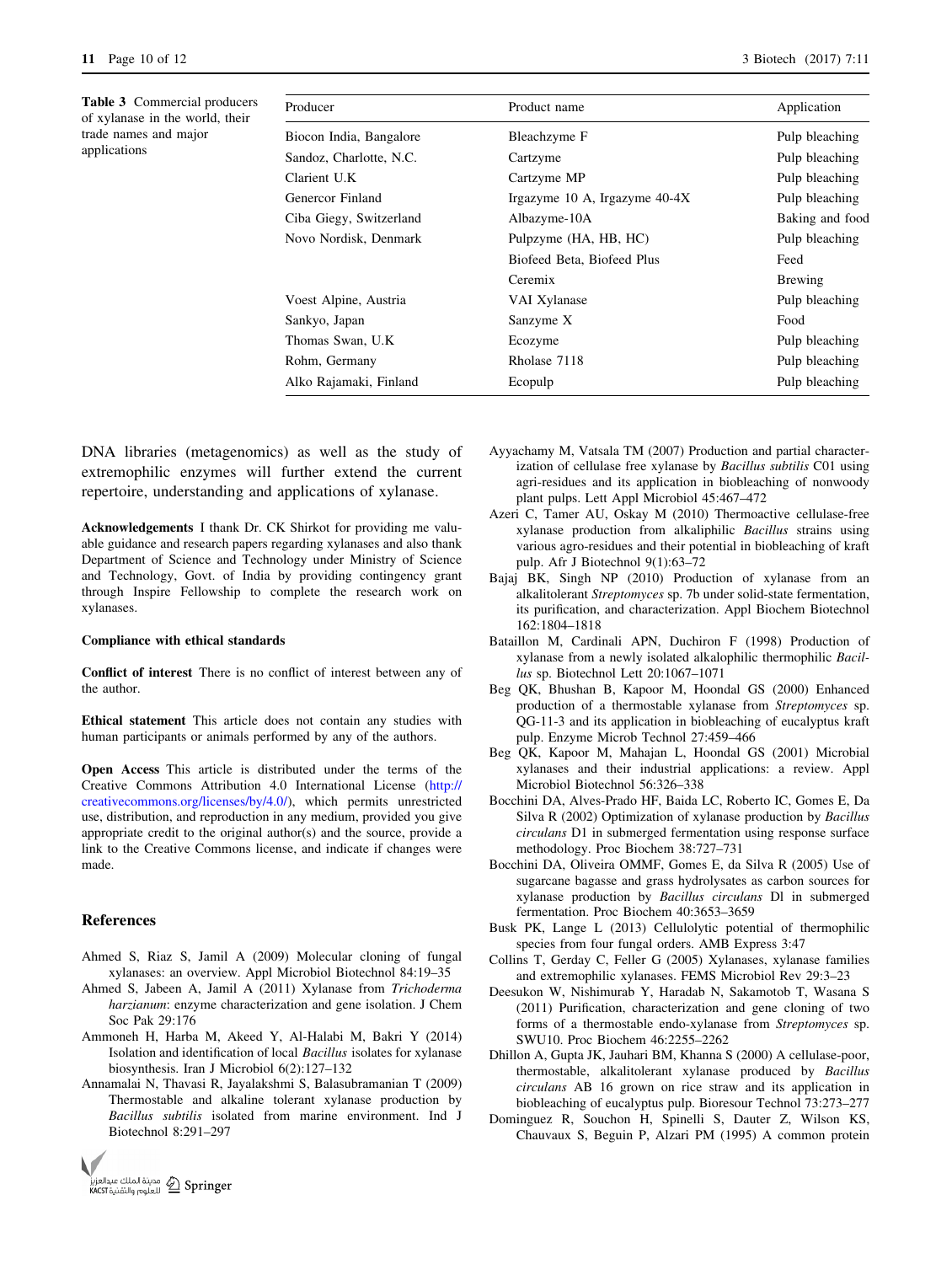<span id="page-10-0"></span>fold and similar active site in two distinct families of betaglycanases. Nat Struct Biol 2:569–576

- Driss D, Bhiri F, Elleuch L, Bouly N, Stals I, Miled N, Blibech M, Ghorbel R, Chaabouni SE (2012a) Purification and properties of an extracellular acidophilic endo-1, 4-b-Xylanase, naturally deleted in the ''thumb'', from Penicillium occitanis Pol6. Proc Biochem 46:1299–1306
- Driss D, Bhiri F, Ghorbel R, Chaabouni SE (2012b) Cloning and constitutive expression of His-tagged xylanase GH 11 from Penicillium occitanis Pol6 in Pichia pastoris X33: purification and characterization. Protein Exp Purif 83(1):8–14
- Ellouze O, Fattouch S, Mistiri F, Aniba MR, Marzouki MN (2008) Optimization of extracellular xylanase production by Sclerotinia sclerotiorum S2 using factorial design. Indian J Biochem Biophysics 45:404–409
- Eyzaguirre J, Scarpa J, Belancic A, Steiner J (1992) The xylanase system of Penicillium purpurogenum. In: Visser J, Beldman G, Kusters-van Someren MA, Voragen AGJ (eds) Xylans and xylanases. Elsevier, Amsterdam, pp 505–510
- Golugiri BR, Thulluri C, Cherupally M, Nidadavolu N, Achuthananda D, Mangamuri LN, Addepally U (2012) Potential of thermo and alkali stable xylanases from Thielaviopsis basicola (MTCC-1467) in biobleaching of wood Kraft pulp. Appl Biochem Biotechnol 167:2369–2380
- Gomez LD, Steele-King CG, McQueen-Mason SJ (2008) Sustainable liquid biofuels from biomass: the writing's on the walls. New Phytol 178(3):473–485
- Guleria S, Walia A, Chauhan A, Shirkot CK (2013) Optimization of cultural conditions for cellulase-free xylanase production by mutant strain of alkalophilic Cellulosimicrobium sp. CKMX1 in submerged fermentation. Appl Biol Res 15(2):137–144
- Guleria S, Walia A, Chauhan A, Mahajan R, Shirkot CK (2015a) Mutagenesis of Cellulosimicrobium sp. CKMX1 for hyperproduction of xylanase in solid state fermentation of apple pomace. Proc Natl Acad Sci India Sec B: Biol Sci 85(1):241–252
- Guleria S, Walia A, Chauhan A, Shirkot CK (2015b) Purification and characterization of detergent stable alkaline protease from Bacillus amyloliquefaciens SP1 isolated from apple rhizosphere. J Basic Microbiol 55:1–15
- Guleria S, Walia A, Chauhan A, Shirkot CK (2016a) Optimization of milk clotting enzyme production by Bacillus amyloliquefaciens SP1 isolated from apple rhizosphere. Bioresour Bioprocess. doi[:10.1186/s40643-016-0108-6](http://dx.doi.org/10.1186/s40643-016-0108-6)
- Guleria S, Walia A, Chauhan A, Shirkot CK (2016b) Molecular characterization of alkaline protease of Bacillus amyloliquefaciens SP1 involved in biocontrol of Fusarium oxysporum. Int J Food Microbiol. doi[:10.1016/j.ijfoodmicro.2016.05.030](http://dx.doi.org/10.1016/j.ijfoodmicro.2016.05.030)
- Hatanaka K (2012) Incorporation of fluorous glycosides to cell membrane and saccharide chain elongation by cellular enzymes. Top Curr Chem 308:291–306
- Heck JX, Flores SH, Hertz PF, Ayub MAZ (2006) Statistical optimization of thermotolerant xylanase activity from Amazon isolated Bacillus circulans on solid-state cultivation. Bioresour Technol 97:1902–1906
- Henrissat B, Bairoch A (1993) New families in the classification of glycosyl hydrolases based on amino acid sequence similarities. Biochem J 293:781–788
- Hernández A, López JC, Arenas M, Santamaría R, Díaz M, Fernández-Abalos JM, Copa-Patiño JL, Soliveri J (2008) Xylan-binding xylanase Xyl30 from Streptomyces avermitilis: cloning, characterization, and overproduction in solid-state fermentation. Intern Microbiol 11:133–141
- Juturu V, Wu JC (2011) Microbial xylanases: engineering, production and industrial applications. Biotechnol Adv. doi:[10.1016/j.](http://dx.doi.org/10.1016/j.biotechadv.2011.11.006) [biotechadv.2011.11.006](http://dx.doi.org/10.1016/j.biotechadv.2011.11.006)
- Juturu V, Wu JC (2014) Microbial exo-xylanases: a mini review. Appl Biochem Biotechnol 174:81–92
- Kaneko S, Kuno A, Muramatsu M, Iwamatsu S, Kusakabe I, Hayashi K (2000) Purification and characterization of a family  $G/11$   $\beta$ xylanase from Streptomyces olivaceoviridis E-86. Biosci Biotechnol Biochem 64:447–451
- Katapodis P, Christakopoulou V, Kekos D, Christakopoulos P (2007) Optimization of xylanase production by Chaetomium thermophilum in wheat straw using response surface methodology. Biochem Eng J 35:136–141
- Keskar SS, Rao MB, Deshpande VV (1992) Characterization and sequencing of an active-site cysteine-containing peptide from the xylanase of a thermotolerant Streptomyce. Biochem J 281:601–605
- Khandeparkar R, Bhosle N (2006) Purification and characterization of thermoalkalophilic xylanase isolated from the Enterobacter sp. MTCC 5112. Res Microbiol 157:315–325
- Khonzue P, Laothanachareon T, Rattanaphan N, Tinnasulanon P, Apawasin S, Paemanee A, Ruanglek V, Tanapongpipat S, Champreda V, Eurwilaichitr L (2011) Optimization of xylanase production from Aspergillus niger for biobleaching of eucalyptus pulp. Biosci Biotechnol Biochem 75(6):1129–1134
- Kim DY, Su-Jin H, Jeong KH, Jihoon K, Mi-Hwa L, Han-Young C, Dong-Ha S, Ha RY, Kwang-Hee S, Ho-Yong P (2012) Novel modular endo-β-1, 4-xylanase with transglycosylation activity from Cellulosimicrobium sp. strain HY-13 that is homologous to inverting GH family 6 enzymes. Bioresour Technol 107:25–32
- Krishna C (2005) Solid-state fermentation systems: an overview. Crit Rev Biotech 25:1–30
- Kui H, Luo H, Shi P, Bai Y, Yuan T, Wang Y, Yang P, Dong S, Yao B (2010) Gene cloning, expression, and characterization of a thermostable xylanase from Nesterenkonia xinjiangensis CCTCC AA001025. Appl Biochem Biotechnol 162:953–965
- Lappalainen A, Siika-Aho M, Kallkkinen N, Fagerstrom R, Tenkanen M (2000) Endoxylanase II from Trichoderma reesei has several isoforms with different isoelectric points. Biotechnol Appl Biochem 31:61–68
- Li X, She Y, Sun B, Song H, Zhu Y, Lv Y, Song H (2010) Purification and characterization of a cellulase-free, thermostable xylanase from Streptomyces rameus L2001 and its biobleaching effect on wheat straw pulp. Biochem Eng J 52(1):71–78
- Liu W, Shi P, Chen Q, Yang P, Wang G, Wang Y, Luo H, Yao B (2010) Gene cloning, overexpression, and characterization of a xylanase from Penicillium sp. CGMCC 1669. Appl Biochem Biotechnol 162:1–12
- Motta FL, Andrade CCP, Santana MHA (2013) A review of xylanase production by the fermentation of xylan: classification, characterization and applications. In: Chandel A (ed) sustainable degradation of lignocellulosic biomass -techniques, applications and commercialization, InTech, doi:[10.5772/53544](http://dx.doi.org/10.5772/53544)
- Nair SG, Sindhu R, Shashidhar S (2008) Fungal xylanase production under solid state and submerged fermentation conditions. Afr J Microbiol Res 2:82–86
- Ninawe S, Kapoor M, Kuhad RC (2008) Purification and characterization of extracellular xylanase from Streptomyces cyaneus SN32. Bioresour Technol 99:1252–1258
- Paes G, Berrin JG, Beaugrand J (2012) GH11 xylanase: structure/function/properties relationships and applications. Biotechnol Adv 30:564–592
- Purkarthofer H, Sinner M, Steiner W (1993) Cellulase-free xylanase from Thermomyces lanuginosus: optimization of production in submerged and solid-state culture. Enzyme Microb Technol 15:677–682
- Santiago-Hernández A, Vega-Estrada J, Montes-Horcasitas MC, Hidalgo-Lara ME (2007) Purification and characterization of two sugarcane bagasse-absorbable thermophilic xylanases from